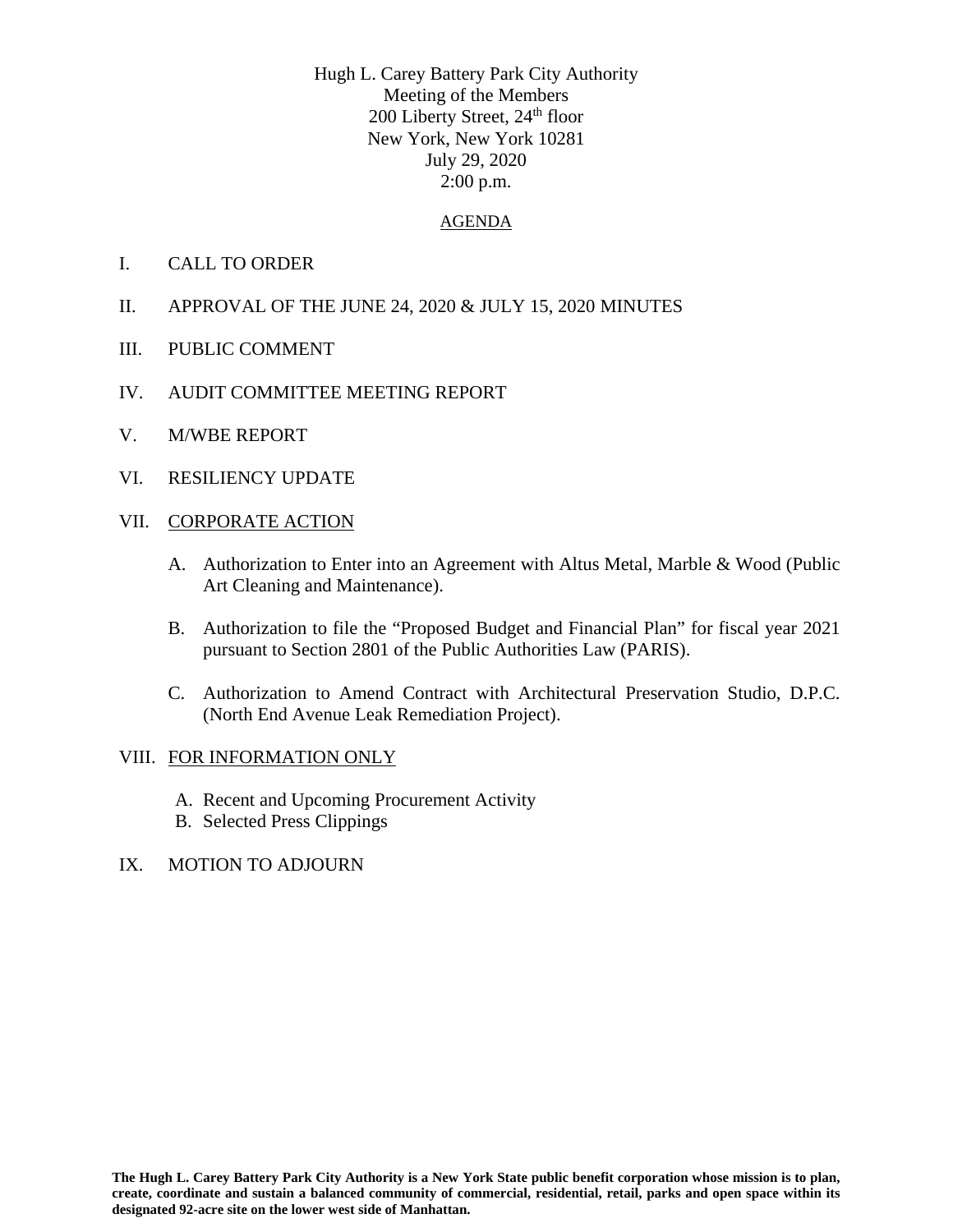# **AUTHORIZATION TO ENTER INTO AN AGREEMENT WITH ALTUS METAL, MARBLE & WOOD**

BE IT RESOLVED, that in accordance with the materials presented to this meeting, the President & Chief Executive Officer of the Hugh L. Carey Battery Park City Authority (the "President"), or her/his designees be, and each of them hereby is, authorized and empowered to execute an agreement providing for payments to Altus Metal, Marble & Wood in the amount not-to-exceed \$398,850 for a (3) year term; and be it further

RESOLVED, that the President or her/his designee(s) be, and each of them hereby is, authorized and empowered to execute and deliver the contract on behalf of the Hugh L. Carey Battery Park City Authority, subject to such changes as the officer or officers shall, with the advice of counsel, approve as necessary and appropriate and in the best interests of the Authority, such approval to be conclusively evidenced by the execution and delivery of the contract; and be it further

RESOLVED, that the President or her/his designees be, and each of them hereby is, authorized and empowered to execute all such other and further documents, and take all such other and further actions as may be necessary, desirable or appropriate in connection with the transactions contemplated in the foregoing resolution, and any such execution of documents and any other and further actions heretofore taken are hereby ratified and any actions hereafter taken are confirmed and approved.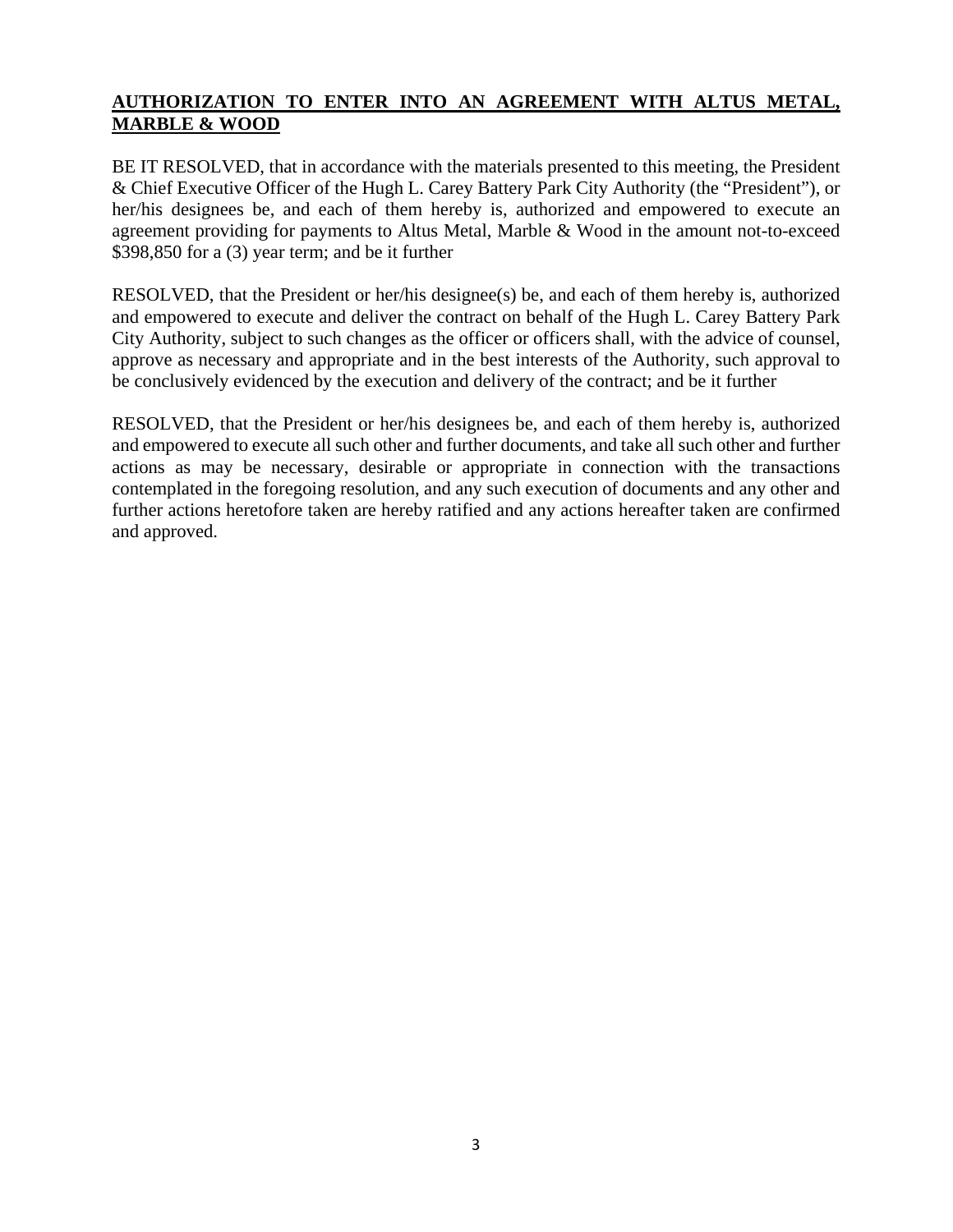# **AUTHORIZATION TO FILE THE "PROPOSED BUDGET AND FINANCIAL PLAN FOR FISCAL YEAR 2021 PURSUANT TO SECTION 2801 OF THE PUBLIC AUTHORITIES LAW**

BE IT RESOLVED, that in accordance with the materials presented to this meeting, the President & Chief Executive Officer ("The President") of the Authority, or her/his designees be, and each of them hereby is, authorized and empowered to file the "Proposed Budget and Financial Plan" for fiscal year 2021 pursuant to Section 2801 of the Public Authorities Law; and be it further

RESOLVED, that the President of the Authority, or her/his designee be, and each of them hereby is, authorized and empowered to execute all such other and further documents and take all such other and further actions as may be necessary, desirable or appropriate in connection with the transaction contemplated in the foregoing resolution, and any such execution of documents and any other further actions heretofore taken are hereby ratified and any actions hereafter taken are confirmed and approved.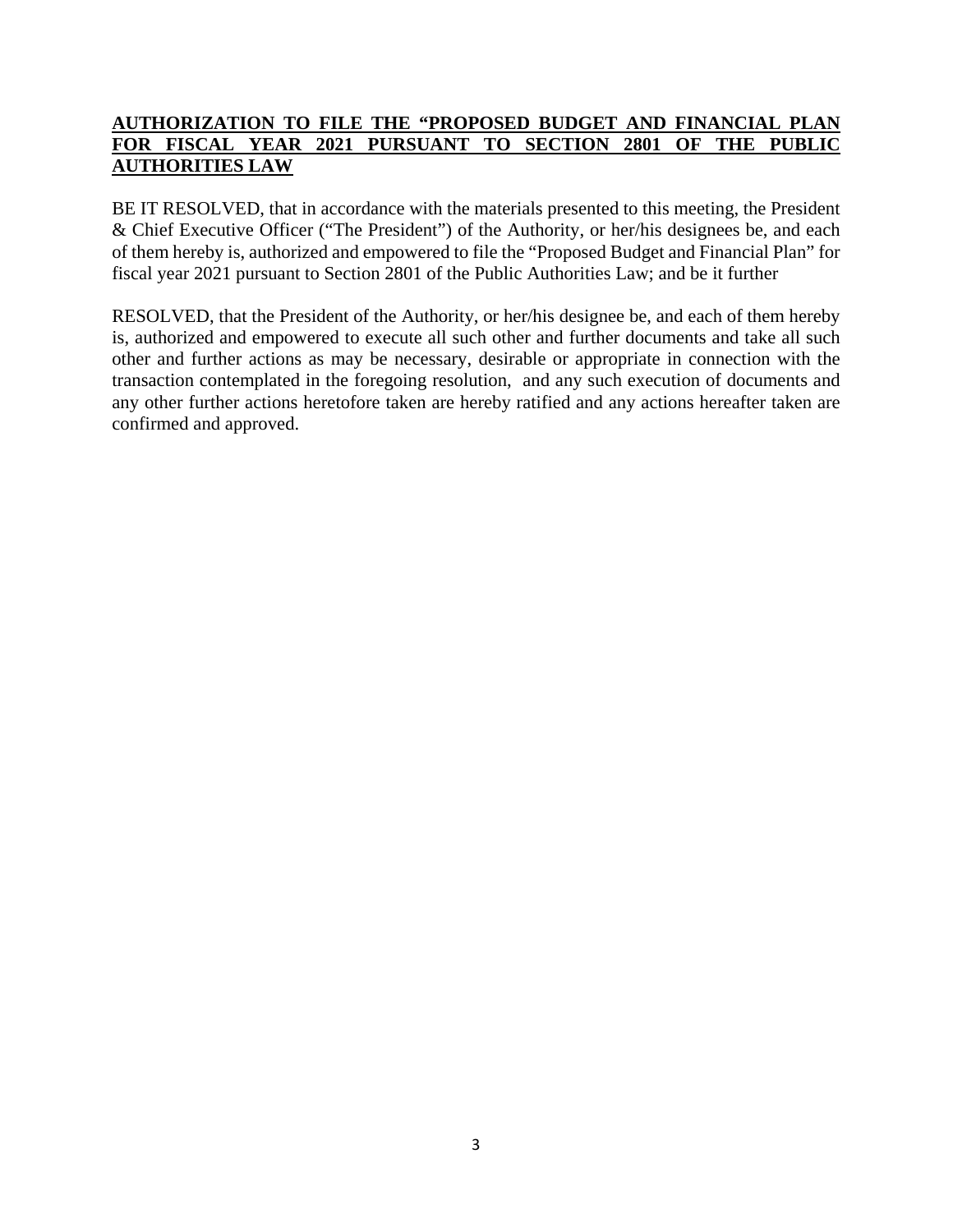| BATTERY PARK CITY AUTHORITY                                                    |                   |                     |                   |                   |                   |                    |
|--------------------------------------------------------------------------------|-------------------|---------------------|-------------------|-------------------|-------------------|--------------------|
| BUDGET & FINANCIAL PLAN (As of 7/31/20) *                                      |                   |                     |                   |                   |                   |                    |
| BUDGETED REVENUES, EXPENDITURES, AND CHANGES IN CURRENT NET ASSETS             |                   |                     |                   |                   |                   |                    |
|                                                                                | <b>Last Year</b>  | <b>Current Year</b> | <b>Next Year</b>  |                   |                   |                    |
|                                                                                | (Actual)          | (Estimated)         | (Adopted)         | Proposed          | Proposed          | Proposed           |
|                                                                                | 2019              | 2020                | 2021              | 2022              | 2023              | 2024               |
| <b>REVENUE &amp; FINANCIAL SOURCES</b>                                         |                   |                     |                   |                   |                   |                    |
| <b>Operating Revenues</b>                                                      |                   |                     |                   |                   |                   |                    |
| Charges for services                                                           | \$                | \$                  | \$                | \$                | \$                | $\mathbf{\hat{s}}$ |
| Rental & financing income                                                      | 307,230,174       | 319,988,256         | 330,287,498       | 343,192,041       | 354,889,880       | 363, 373, 455      |
| Other operating revenues                                                       | 2,495,722         |                     |                   |                   |                   |                    |
| <b>Nonoperating Revenues</b>                                                   |                   |                     |                   |                   |                   |                    |
| Investment earnings                                                            | 10,258,433        | 5,500,000           | 7,000,000         | 8,000,000         | 7,600,000         | 6,600,000          |
| State subsidies/grants                                                         |                   |                     |                   |                   |                   |                    |
| Federal subsidies/grants                                                       | 9,782,856         |                     |                   |                   |                   |                    |
| Municipal subsidies/grants                                                     |                   |                     |                   |                   |                   |                    |
| Public authority subsidies                                                     |                   |                     |                   |                   |                   |                    |
| Other nonoperating revenues                                                    |                   |                     |                   |                   |                   |                    |
| Proceeds from the issuance of debt**                                           | \$<br>135,327,246 | \$<br>111,275,796   | \$<br>194.460.583 | \$<br>269.460.583 | \$<br>219,460.583 | 169.460.583<br>\$  |
| <b>Total Revenues &amp; Financing Sources</b>                                  | \$<br>465,094,431 | \$<br>436,764,052   | \$<br>531,748,081 | 620,652,624<br>\$ | \$<br>581,950,463 | \$<br>539,434,038  |
| <b>EXPENDITURES</b>                                                            |                   |                     |                   |                   |                   |                    |
| <b>Operating Expenditures</b>                                                  |                   |                     |                   |                   |                   |                    |
| Salaries and wages                                                             | 11,574,473        | 12,780,566          | 13, 163, 983      | 13,558,902        | 13,965,670        | 14,384,640         |
| Other employee benefits                                                        | 6,574,217         | 4,508,302           | 4,643,551         | 4,782,858         | 4,926,343         | 5,074,134          |
| Professional services contracts                                                | 9,294,407         | 12,670,978          | 13,051,107        | 13,442,641        | 13,845,920        | 14,261,297         |
| Supplies and materials                                                         | 471,064           | 834,302             | 859,331           | 885.111           | 911,664           | 939.014            |
| Other operating expenditures                                                   | 4,595,242         | 5,267,817           | 5,425,852         | 5,588,627         | 5,756,286         | 5,928,974          |
| <b>Nonoperating Expenditures</b>                                               |                   |                     |                   |                   |                   |                    |
| Payment of principal on bonds and financing<br>arrangements                    | 27,415,000        | 24,590,000          | 29,785,000        | 31,250,000        | 32,780,000        | 34,395,000         |
| Interest and other financing charges                                           | 56,281,155        | 47,462,938          | 42,745,741        | 48,477,732        | 52,338,466        | 55,661,301         |
| Subsidies to other public authorities                                          | 12,559,046        |                     |                   |                   |                   |                    |
| Capital asset outlay                                                           | 21,243,009        | 66,815,213          | 75,000,000        | 150,000,000       | 150,000,000       | 100,000,000        |
| Grants and donations (M/WBE support)                                           | 81,968            | 119,800             | 123,394           | 127,096           | 130,909           | 134,836            |
| Other nonoperating expenditures                                                | 7,893,000         | 8,000,000           | 8,240,000         | 8,487,200         | 8,741,816         | 9,004,070          |
| <b>Total Expenditures</b>                                                      | \$<br>157,982,580 | \$<br>183,049,916   | \$<br>193,037,959 | \$<br>276.600.166 | \$<br>283,397,073 | \$<br>239,783,266  |
| <b>Capital Contributions</b>                                                   |                   |                     |                   |                   |                   |                    |
| Excess (deficiency) of revenues and capital<br>contributions over expenditures | \$<br>307,111,851 | 253,714,136<br>\$   | 338,710,122<br>\$ | 344,052,458<br>\$ | 298,553,390<br>\$ | 299,650,772<br>\$  |

Budgets for FY-21 through FY-24 are subject to change. Projected debt is subject to approval and dependent on future issuances of new debt. Proceeds from Issuance of Debt is reported above as unspent proceeds from previous years and anticipated proceeds to be raised in the fiscal year.